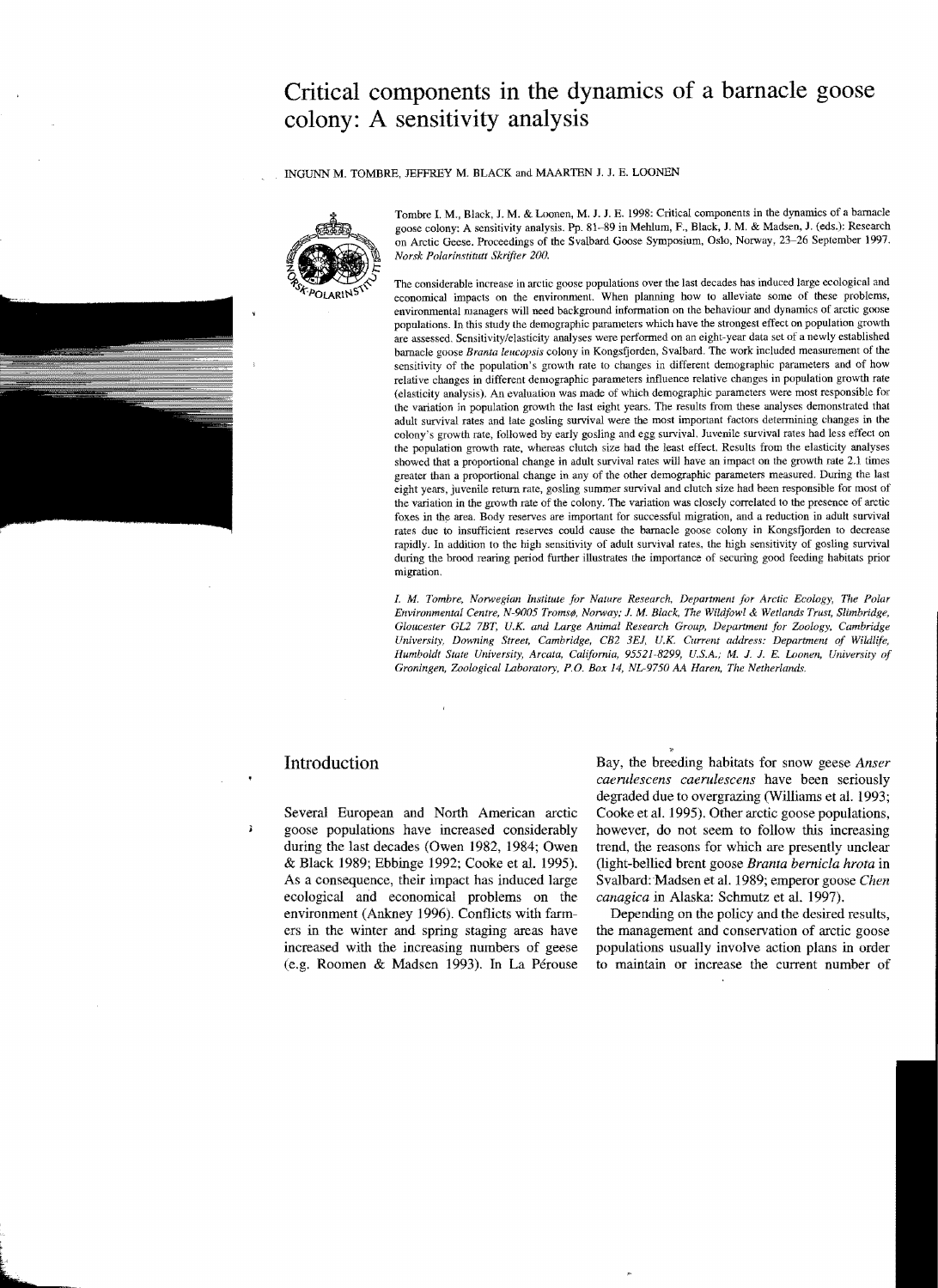$\mathbf{r}$ 

geese. A certain amount of knowledge about the popUlation in question is necessary before such plans can be put in operation (Black 1998). When studying changes in population size, it is necessary to determine which demographic parameters have the strongest effect on the population's growth rate. Summer and winter survival of both adults and juveniles and several reproduction parameters all have potential impacts on population size (e.g. Schmutz et al. 1997). Several studies on different bird species have provided this type of information which has been used as a basis for conservation recommendations for managers (e.g. Florida scrub jay *Aphelocoma c. coerulescens:* Woolfenden & Fitzpatrick 1991; Hawaiian geese *Branta sandvicensis:* Black & Banko 1994, Black 1995; willow grouse *Lagopus lagopus*: Steen & Erikstad 1996; emperor goose: Schmutz et al. 1997).

There are several approaches to studying changes in population size. A sensitivity analysis (Caswell 1989), which is an unscaled measure of the impact of a parameter, measures how the growth rate changes when one of the demographic parameters changes. The elasticity approach, however, allows a direct comparison between variables (de Kroon et al. 1986). When the values are standardised in relative units, the isolated effects of each parameter can be compared directly and the influence of proportional changes in different demographic parameters on growth rate can be measured. In order to evaluate which demographic parameters have been responsible for the actual observed variation in growth rate, the between year coefficient of variation (CV) for each parameter can be multiplied with the corresponding elasticity coefficient. We then obtain an estimate which demonstrates the actual effect of a parameter on the population's growth rate, the Actual-Elasticity coefficient (the AEcoefficient, van Tienderen 1995, see also Steen & Erikstad 1996). All three of these approaches investigate the critical components in the dynamics of a population and are very useful for managers in identifying the key demographic parameters for future population management programs.

The Svalbard population of the barnacle goose *Branta leucopsis* has increased steadily over the last fifty years (Owen 1984; Owen & Black 1989; Black 1998). The population has increased stepwise, presumably due to the fact that new areas in Svalbard are being occupied by newly establishing colonies (Black 1998). Some of the colonies show

signs of density-dependent effects through decreased productivity, survival, growth rates and final body size (Black 1998; Loonen et al. 1997; Drent et al. 1998, this volume). However, we still lack a complete understanding of the factors determining the dynamics in this population (see Pettifor et al. 1998, this volume).

The barnacle goose colony in Kongsfjorden, near the village of Ny-AIesund on the western coast of Svalbard, is a fairly new colony with the first breeding pair recorded in 1980 (Tombre et al., this volume) The colony has been monitored since then, and after 1989 more intensive studies have been carried out, both descriptive and experimental (Alsos 1995; Bishop et al. 1995; Black et al. 1996; Tombre 1995; Tombre & Erikstad 1996; Tombre et al. 1996; Dalhaug et al. 1996; Loonen 1997; Loonen et al. 1998, this volume). The colony has increased today numbers almost 800 individuals (Loonen et al. 1998, this volume).

In this study sensitivity/elasticity analyses were performed to evaluate which demographic factors have the strongest effect on the growth rate of the Kongsfjorden colony. Several demographic parameters, reproduction parameters and juvenile and adult survival estimates from 1990-1997 were used. The AE-coefficients were also estimated for the same parameters. From the results of this study, the potentially most influential parameters which affect the growth rate of this colony can be identified (sensitivity/elasticity analyses), and the parameters which have actually been responsible for the variation in the colony growth the last eight years can be identified (AE-coefficients). The parameters can thus be ranked according to the amount of variation they have been responsible for. The identification of key management factors will provide information needed for planning conservation and management strategies for the Svalbard barnacle goose population as a whole.

## The species studied and study area

The Svalbard barnacle goose population spends the winter on the Solway Firth, in the United Kingdom. Before the geese arrive at the breeding areas in Svalbard in May, they spend approximately one month on their traditional spring staging area in the Helgeland archipelago on the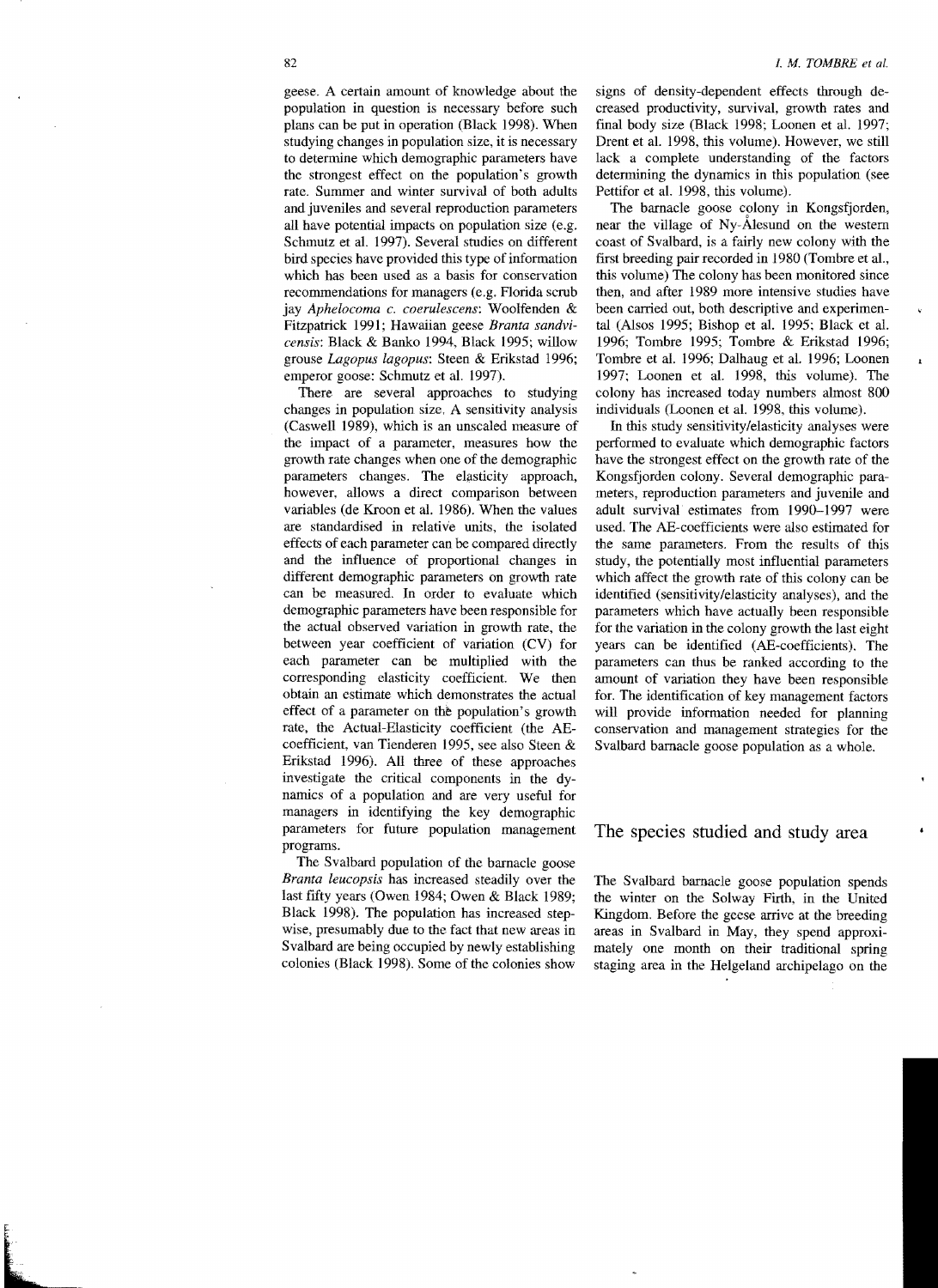coast in middle Norway (Gullestad et aL 1984; Black et al. 1991; Black & Owen 1995) and some weeks staging in Svalbard as well (Tombre et al. 1996). The geese in Kongsfjorden (78°55'N, 12°15'E) arrive at their breeding areas in late May and early June (Tombre et al. 1996). The majority of the pairs start nesting after only a few days, but some delay nesting for one or two weeks (Dalhaug et aL 1996; unpubl. data). The barnacle goose is a determinant layer with a single clutch of 2-6 eggs. Every year some pairs nest on the mainland close to Ny-Alesund (2-10 pairs), but the majority of the nests are found on the islands in Kongsfjorden near Ny-Alesund (Tombre et al., this volume). In years of unfavourable sea-ice conditions, that is, if the ice still connects the islands to the mainland when egg laying starts, arctic foxes *Alopex lagopus* prey heavily on goose eggs (Tombre 1995). During the incubation period, eggs may also be preyed upon by glaucous gulls *Larus hyperboreus* and arctic skuas *Stercorarius parasiticus,* but no egg predation has been observed when the female is on the nest (unpubl. data). After hatching, the parents bring their young across the fjord to the mainland, and the areas around Ny-Alesund are important brood rearing sites for most goose families in the colony. During this period, goose families may suffer great losses of goslings in years with arctic foxes in the area. In years when foxes are present, families are forced to feed on the moss vegetation close to the water edges of the lakes. Without foxes, however, families are more dispersed and feed on the tundra (Loonen et al. 1998, this volume). The families stay in the Kongsfjorden area until wing moult is completed. The more than  $3,000$  km migration back to the U.K., a flight mostly over sea, is one of the most demanding events in the lifetime of the Svalbard barnacle goose (Owen 1982; Owen & Gullestad 1984).

Today, more than 70% of the adults in the Kongsfjorden colony are individually marked with coded, plastic leg bands and metal rings. Rings are readable with a telescope at a distance of up to 250 m (for details in the ringing procedures see Owen & Black 1989; Black & Owen 1995; Loonen et al. 1998, this volume).

#### Methods

From 1990 to 1997, rings were recorded as the geese arrived in the Kongsfjorden area. By daily

visits to the two main breeding islands, Storholmen (30 ha, 6 km from Ny-Ålesund, average 114 nests  $1992-1997$ ) and Prins Heinrichøya (3 ha, 1 km from Ny-Ålesund, average 24 nests 1992-1997), the following reproductive parameters were recorded: *Clutch size* – number of eggs laid per female, excluding nests with only one egg; *Egg survival* - the fraetion of eggs surviving to hatching. After hatching, when the majority of the families were feeding in the areas around Ny-Alesund, family size and gosling survival in the brood rearing period were recorded by daily observations. In this period, data for the following parameters were collected: *Early gosling survival*  - the observed proportion of goslings surviving from hatching to day 10 after peak hatch; *Late*  gosling survival - the observed proportion of goslings surviving from day 10 after peak hatch until day 30 after peak hatch. In 1990 and 1991, data on brood size at hatching and early family size are limited and therefore not used in the analyses. Neither are there any rcproductive parameters or juvenile survival estimates for 1994 since arctic foxes took all the eggs on the main breeding islands due to late breakup of sea-ice (see above).

Survival estimates were based on sightings of ringed geese in the two following seasons. For juveniles, survival estimates were made for females only since female juveniles have a higher return rate to the colony than male juveniles (Loonen 1997). Juveniles do not breed in their first summer, and they move around in the area more frequently than breeding adults. Accordingly, some juveniles are not seen in Kongsfjorden before their second summer and good survival estimates for juveniles are therefore lacking in 1996. For adult females, survival estimates in 1996 were based on one year only. The following survival estimates were calculated: *Juvenile autumn survival rate – number of ringed juvenile* females surviving to the wintering area divided by the number of ringed juvenile females (goslings) in Kongsfjorden; *Juvenile return rate* - number of ringed juvenile females returning to Kongsfjorden divided by the number of ringed juvenile females surviving to the wintering area; *Adult autumn survival rate* - number of ringed adult females surviving to the wintering area divided by the number of ringed adult females in Kongsfjorden; *Adult return rate* number of ringed adult females returning to Kongsfjorden divided by the number of ringed adult females surviving to the wintering area.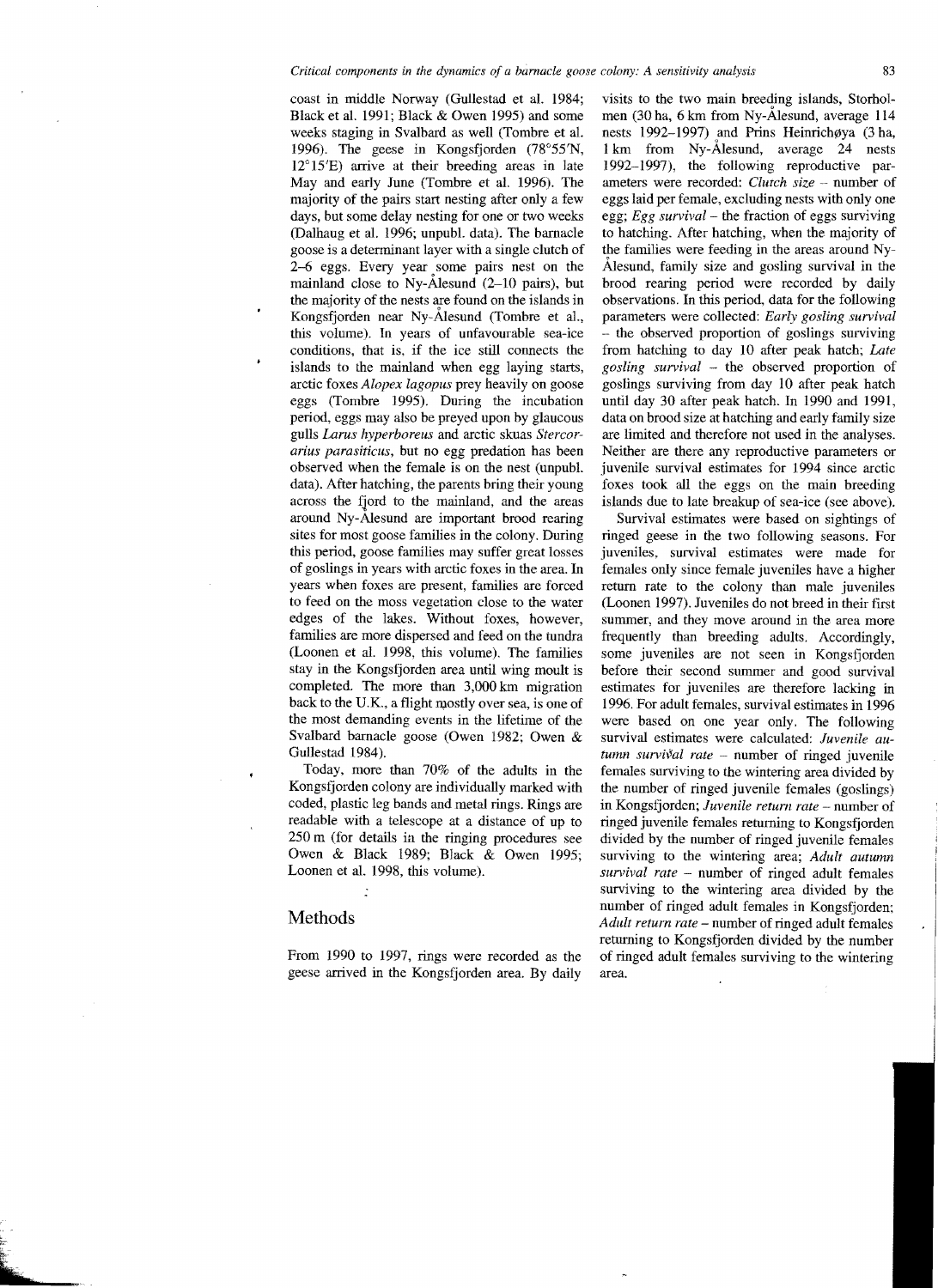Weighted mean values (which account for different sample sizes in different years) were calculated for the eight demographic parameters listed above. The population growth of the colony was modelled as the change in the number of adult females present in the colony  $(N_t)$  from one year to another  $(N_{t+1})$ :

$$
N_{t+1} = A \times N_t
$$

using a Leslie matrix (Caswell 1989) with three age classes; 0-1 year, 1-2 years and 2+ years. When the geese have survived their first year, survival rates are assumed to be similar for all ageclasses (Owen & Black 1989).

The yearly survival and reproduction parameters are defined as:

Adult survival = adult autumn survival  $\times$  adult return rate,

Juvenile survival = juvenile autumn survival  $\times$ juvenile return rate,

Reproduction rate = (clutch size  $\times$  0.5)  $\times$  egg survival  $\times$  early gosling survival  $\times$  late gosling survival.

The long-term population growth rate,  $\lambda$ , is the dominant eigenvalue of the Leslie matrix A (Caswell 1989). The sensitivity for a demographic parameter  $X_i$  on the growth rate,  $\lambda$ , is defined by

$$
S_i = \partial \lambda / \partial X_i
$$

The sensitivity for the overall adult survival is therefore

 $\partial\lambda/\partial S_{\text{Adult}} = \partial\lambda/\partial S_{\text{Ad.}a}$ utumn  $\times \partial S_{\text{Ad.}a}$ utumn  $\partial S_{\text{Adult}}$ 

where  $S_{\text{Adult}} =$  Adult survival and  $S_{\text{Ad.}}$ <sub>autumn</sub> = adult autumn survival. Correspondingly, the sensitivity of adult autumn survival is

$$
\partial \lambda/\partial S_{\text{Ad.autumn}} = \partial \lambda/\partial S_{\text{Adult}} \times \partial S_{\text{Adult}} / \partial S_{\text{Ad.aitumn}}
$$

**In** all analyses, we assume that all demographic parameters are independent and that the sex ratio at hatching is 50:50. By definition (de Kroon et al. 1986), the elasticity coefficient,  $E_i$ , to the parameter  $X_i$  is:

$$
E_{Xi} = \partial \log \lambda / \partial \log X_i = X_i / \lambda \times \partial \lambda / \partial X_i
$$

The variables comprising overall adult survival, overall juvenile survival or reproduction, will all have similar elasticities. For adult survival, this can be seen ftom the expression

$$
\begin{aligned} E_{SAd,autumn} &= \partial log\lambda/\partial logS_{Ad,autumn} \\ &= S_{Ad,autumn}/\lambda \times \partial \lambda/\partial S_{Ad,autumn} \\ &= S_{Ad,autumn}/\lambda \times \partial \lambda/\partial S_{Adult} \times S_{Ad,return} \\ &= S_{Adult}/\lambda \times \partial \lambda/\partial S_{Adult} = E_{SAdult} \end{aligned}
$$

where  $S_{\text{Ad}\text{-}return} =$  adult return rate. The AEcoefficients were calculated following Steen & Erikstad (1996):

AE-coefficient =  $CV_i \times E_i$ 

where  $CV_i$  is the coefficient of variation for parameter  $i$  and  $E_i$  is the elasticity of  $i$  with respect to  $\lambda$ . The CV for each demographic parameter is calculated by dividing the standard deviation for that parameter by the corresponding weighted mean value.

#### Results

The geese laid around three or four eggs in all years. In 1994, no clutches survived due to fox predation. Few eggs were lost during incubation (mean egg survival rate  $= 0.88$ ), but as summer progressed gosling losses increased (Table 1). Approximately 75% of the juveniles survived from autumn to the following spring, whereas the mean estimates of adult survival rates were approximately 90% (Table 1).

The colony of barnacle geese has increased rapidly during the last eight years, and the estimated growth rate,  $\lambda$ , based on the previous Leslie matrix, was 1.1599 in this period. Sensitivity values are shown in Table 2, and the parameters are listed with decreasing sensitivity indices. Adult survival rates and late gosling survival are the most important factors determining changes in the colony's growth rate. The sensitivity indices for early gosling and egg survival were somewhat smaller, followed by juvenile survival rates. Clutch size had the smallest influence on  $\lambda$  (Table 2).

The reproduction parameters had almost similar elasticity with respect to  $\lambda$  as the juvenile survival rates (Table 3). The elasticity of adult autumn survival and adult return rate had the largest impact on growth rate, and a proportional change in any of the adult survival estimates will influence growth rate 2.1 times greater than a proportional change in any of the other demographic traits.

The CV varied considerably between demo-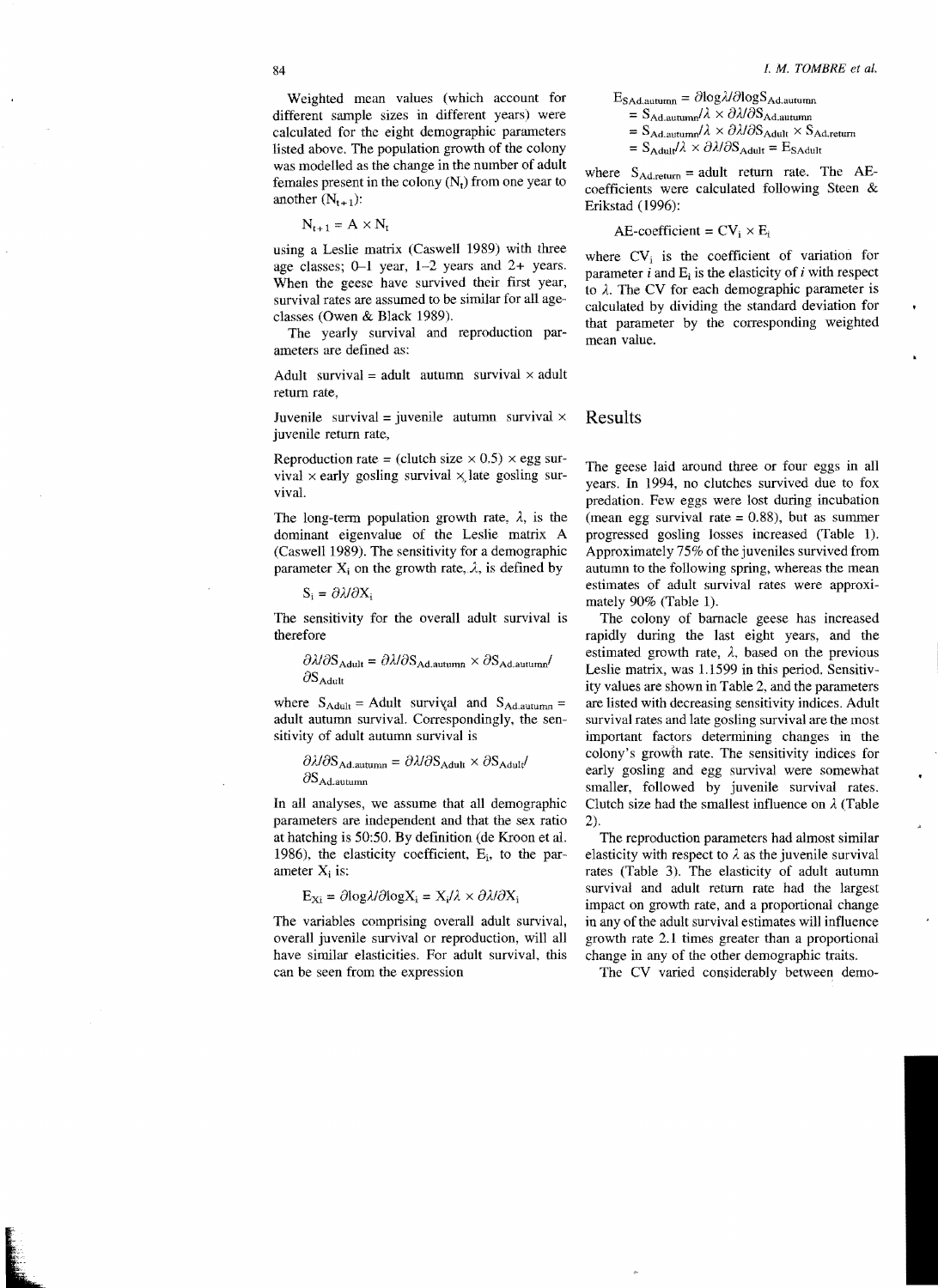| Year     | Clutch<br>size | Egg<br>survival | Early<br>gosling<br>survival | Late<br>gosling<br>survival | Juvenile<br>gosling<br>survival | Juvenile<br>autumn<br>rate | Adult<br>return<br>survival | Adult<br>autumn<br>rate |
|----------|----------------|-----------------|------------------------------|-----------------------------|---------------------------------|----------------------------|-----------------------------|-------------------------|
| 1990     | 3.74(27)       | *               | *                            | 0.94(94)                    | *                               | $\ast$                     | 0.98(100)                   | 0.94(94)                |
| 1991     | 4.06(18)       | *               | $\approx$                    | 0.96(46)                    | 0.96(76)                        | 0.87(66)                   | 0.96(208)                   | 0.92(191)               |
| 1992     | 3.44(112)      | 0.81(75)        | 0.95(61)                     | 0.60(61)                    | 0.69(36)                        | 0.47(17)                   | 0.99(384)                   | 0.87(334)               |
| 1993     | 3.30(212)      | 0.92(171)       | 0.69(71)                     | 0.51(71)                    | 0.62(21)                        | 0.52(11)                   | 0.92(440)                   | 0.84(368)               |
| 1994     | 0              | *               | *                            | ÷                           | $\ast$                          | ∗                          | 0.91(442)                   | 0.86(382)               |
| 1995     | 3.89(94)       | 0.84(94)        | 0.72(94)                     | 0.65(94)                    | 0.64(45)                        | 0.62(28)                   | 0.91(425)                   | 0.88(373)               |
| 1996     | 3.93(112)      | 0.90(80)        | 0.82(80)                     | 0.94(128)                   | $\ast$                          | *                          | 0.71(403)                   | 0.83(336)               |
| 1997     | 3.73(153)      | 0.87(146)       | 0.95(66)                     | 0.85(66)                    | $\ast$                          | $\ast$                     | $\ast$                      | *                       |
| Weighted |                |                 |                              |                             |                                 |                            |                             |                         |
| mean:    | 3.62           | 0.88            | 0.81                         | 0.76                        | 0.78                            | 0.73                       | 0.90                        | 0.87                    |
| SD:      | 1.34           | 0.04            | 0.12                         | 0.33                        | 0.16                            | 1.18                       | 0.09                        | 0.04                    |

Table 1. Reproduction parameters, juvenile and adult survival estimates measured for barnacle geese in Kongsfjorden, Svalbard, 1990-1997. See methods for parameter definitions. The table gives mean values per year, sample sizes in parentheses.

graphic parameters (Table 3). A high CV also implies a high AE-coefficient, demonstrating a high variance in the trait. Each parameter was ranked for sensitivity according to their AEcoefficients. Juvenile return rate, late gosling survival and clutch size showed most variation during the period 1990-1997, and the AEcoefficients indicated that these parameters were the most important factors responsible for the variation in growth rate of the colony over the last eight years. Egg survival, adult return rate and early gosling survival, however, showed less variation and had the smallest impact on the variation in growth rate in the colony. Adult and juvenile autumn survival had intermediate values.

## Discussion

ţ

×

The potential growth rate of the barnacle goose colony in Kongsfjorden was not sensitive to variations in clutch size. The production of few eggs or the loss of eggs to predators will have a negligible effect on the total growth rate of the colony (Table 2). However, in years with delayed breakup of sea ice, foxes can deplete the whole area for eggs and thereby prevent the production of recruits that year. Such years contribute considerably to the variation in growth rate in the colony

(Table 3). The amount of sea ice and the time of breakup in Kongsfjorden varies considerably between years (Parker & Mehlum 1991), and during its lifetime a barnacle goose may experience several breeding seasons with total nest failure due to fox predation (Tombre 1995). In colonies where geese nest on islands which in some years are exposed to foxes during egg laying and incubation, loss of eggs to predators may strongly influence the breeding success of the colony. This also affects the variation in growth rate as a whole. Arctic foxes also have an impact on the yearly production in brent geese *Branta b. bemicla* in Taimyr (B. Ebbinge pers. comm.). Brent geese nesting on the mainland suffer high egg losses in years when foxes are present. In years with late breakup of ice-bridges, geese nesting on islands are also exposed to foxes. Accordingly, the yearly production of young strongly and negatively highly correlates with the presence of foxes.

With respect to egg survival, the sensitivity of the Kongsfjorden colony's growth rate was intermediate, and a variation in egg survival will have a small effect on the growth rate of the population (Table 2). During incubation, few eggs were lost and the variation in losses between years was small, giving egg survival the smallest AEcoefficient in Table 3. Egg survival is therefore the parameter least responsible for the variation in growth rate in the Kongsfjorden colony.

After the young are hatched, the parents take their young across the fjord to the mainland, a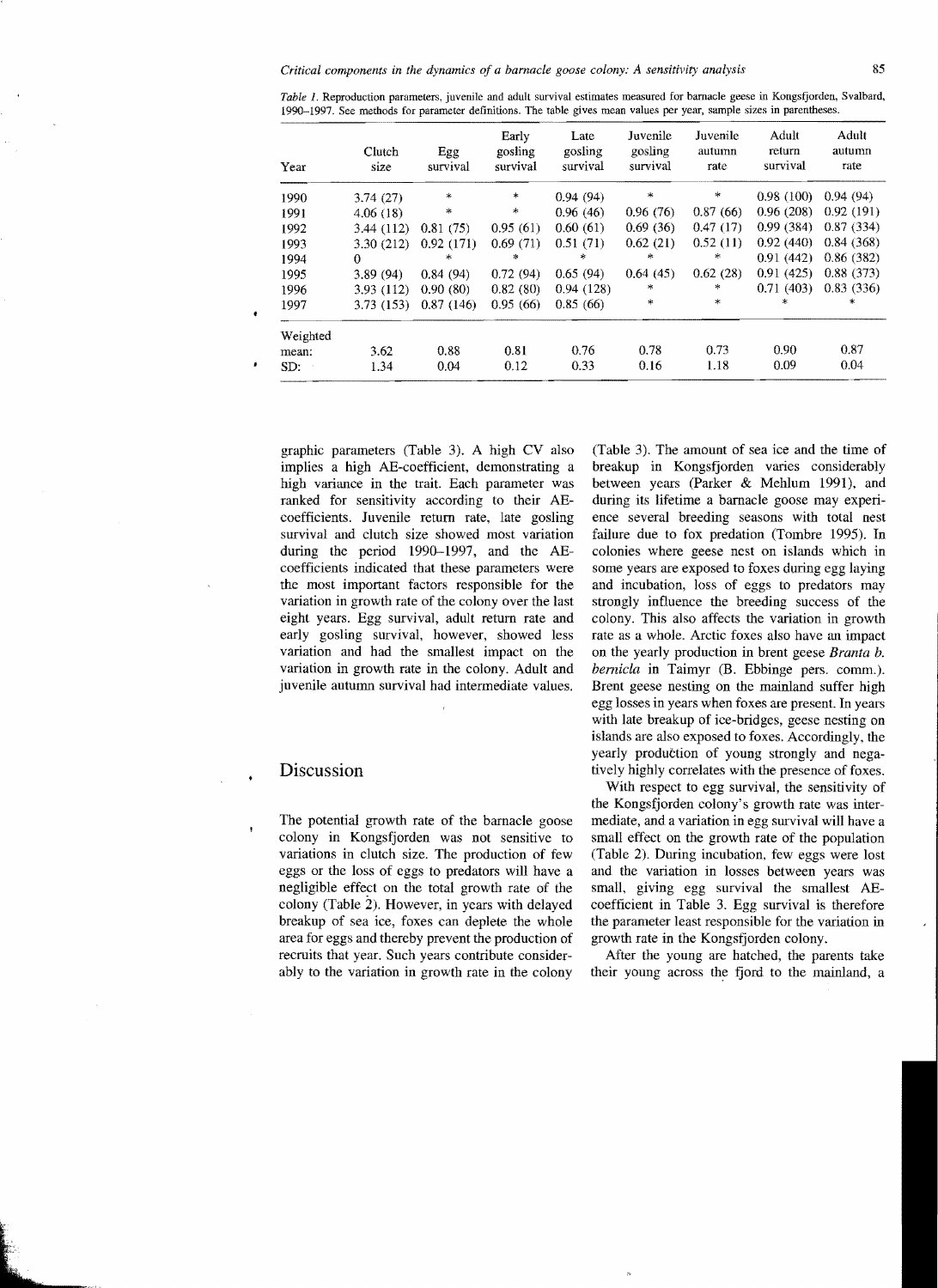*Table* 2, Ranked sensitivity for eight demographic parameters (see methods for definitions) in a colony of barnacle geese in Kongsfjorden, Svalbard, 1990-1997, See methods for calculations of sensitivities,

| Demographic parameter    | Sensitivity |  |
|--------------------------|-------------|--|
| Adult return rate        | 0.6793      |  |
| Late gosling survival    | 0.6573      |  |
| Adult autumn survival    | 0.6567      |  |
| Early gosling survival   | 0.6168      |  |
| Egg survival             | 0.5677      |  |
| Juvenile return rate     | 0.2834      |  |
| Juvenile autumn survival | 0.2652      |  |
| Clutch size              | 0.1380      |  |
| Adult survival           | 0.7548      |  |
| Reproduction rate*       | 0.5095      |  |
| Invenile survival        | 0.3633      |  |

\* clutch size, egg survival, early and late gosling survival.

1-6 km long journey depending on which island the geese nest. Goslings are subject to predation by glaucous gulls and arctic skuas during this phase. Later, in the brood rearing period on the mainland, arctic foxes are the main predator. In 1990-1991 and 1996-1997 no foxes were recorded in Kongsfjorden, and the effect of fox predation on late gosling survival is demonstrated in Table 1. In years without foxes, late-gosling survival was high (between 85% and 96%). On the other hand, in years when foxes were present (1992-1995), the predation on goslings was considerable (gosling survival between 51% and 65% and no surviving goslings in the extreme year 1994). In such years, goose families keep to safe. feeding areas near the lakes and evidence of density dependent effects on gosling growth rate and gosling survival have been reported (Loonen et al. 1997, 1998, this volume). Accordingly, gosling survival during the brood rearing period has probably been one of the main components determining the variation in growth rate the last eight years (Table 3), and the presence of foxes seem to playa major role for the dynamics within the colony. There are no small rodents in Svalbard, except for a very localised population 100 km south (Yoccoz et al. 1993), so the presence of foxes is not related to cyclic variations in density of prey as in Taimyr. It is not clear why foxes have been totally absent in Kongsfjorden the last few years (E. Fuglei pers. comm.), and a better understanding of fox dynamics would increase our chances of predicting changes in colony size of barnacle geese at a local level.

The variation in juvenile return rate was considerable, and this parameter also seems to have played a major role in the variation in growth rate (ranked with the highest AE-coefficient in Table 3). The variation in return rate may be due to variable winter conditions on the Solway Firth in the U.K., where severe winters may influence the first-year survival. Another possibility, however, is that yearlings disperse to new breeding colonies. There has been a significant decline in local return rate during recent years, both for female adults and female juveniles (Loonen et al. 1998, this volume). However, Table 1 only includes data from five years (and one year was anomalous), and data from additional years are needed in order to evaluate the significance of juvenile return rate on the future size of the Kongsfjorden colony.

In addition to gosling survival in the brood rearing period, adult survival was the most profound determining component for changes in growth rate of the Kongsfjorden colony (Table 2). A small change in adult autumn survival rate or adult return rate will strongly influence changes in population size. A proportional change in any of the adult survival estimates will have an impact on growth rate 2.1 times greater than a proportional change in any other demographic parameter (Table 3). In an individual-based population model for emperor geese, Schmutz et al. (1997) also found that altering adult survival had a considerable effect on the population growth rate compared to equally proportionate changes in either juvenile survival or reproductive parameters. Table I shows that adult survival rates have been high and stable, and Table 3 demonstrates that the adult survival parameters' contribution to the variation in growth rate has been negligible (lowest rank on the elasticity'list). We should note that survival estimates in 1996 were based on one year only, giving a smaller mean value in this year than in previous years and thereby increasing the standard deviation value (Table 1). In the wintering area, the entire Svalbard population gathers in a concentrated area and two years of sightings are needed in order to give a good estimate of autumn survival. The low value for 1996 therefore influences the variation in the autumn survival parameters, giving adult autumn survival a higher rank on the AE-coefficient list than what we might expect (Table 3).

The high sensitivity indices for adult survival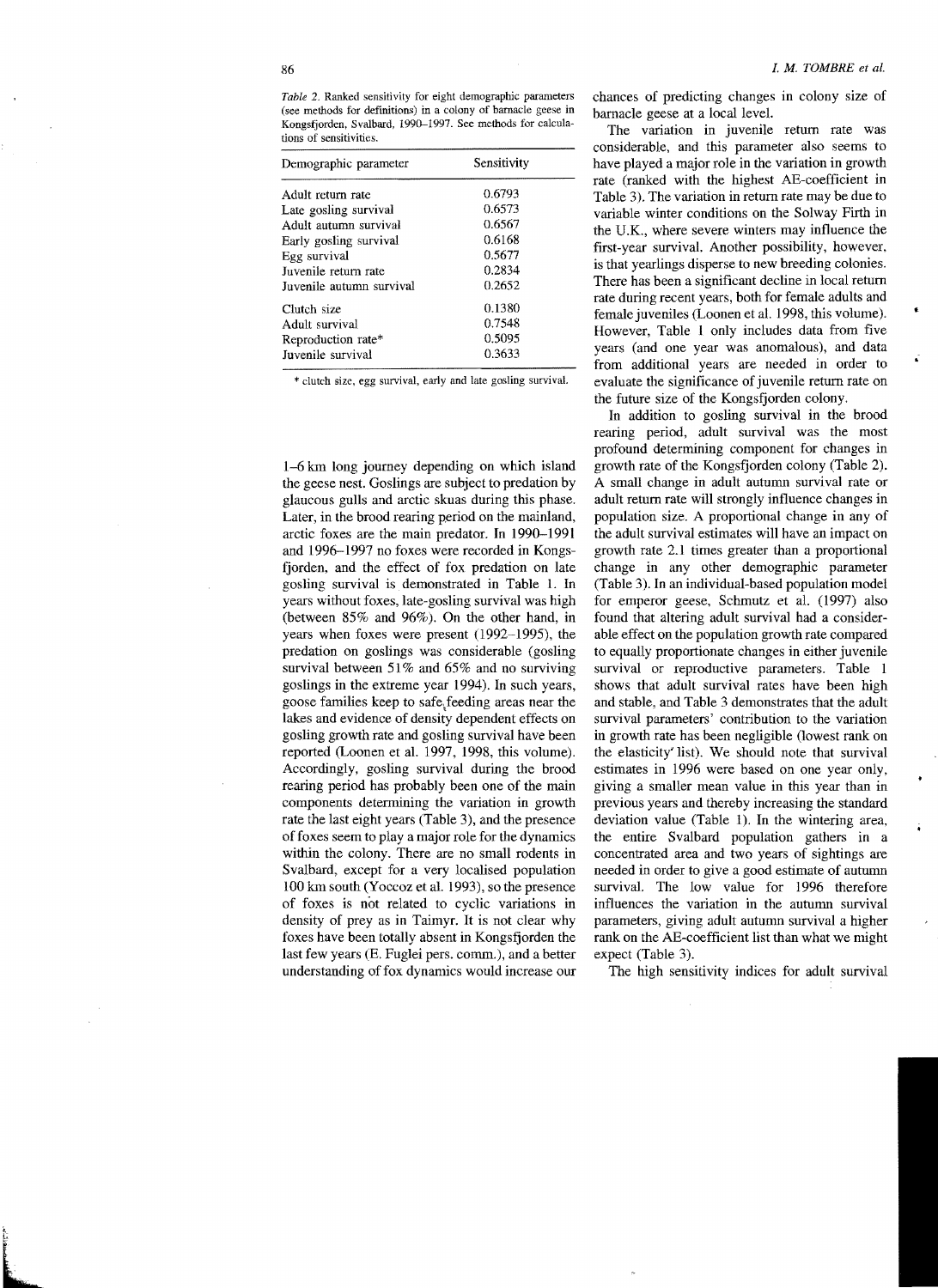| Demographic parameter    | Elasticity | CV    | AE-coeff. | Ranking from<br>sensitivity |  |
|--------------------------|------------|-------|-----------|-----------------------------|--|
| Juvenile return rate     | 0.2452     | 1.616 | 0.396     |                             |  |
| Juvenile autumn survival | 0.2452     | 0.205 | 0.050     |                             |  |
| Clutch size              | 0.2453     | 0.370 | 0.091     | 3                           |  |
| Egg survival             | 0.2453     | 0.045 | 0.011     | 8                           |  |
| Late gosling survival    | 0.2453     | 0.434 | 0.106     | 2                           |  |
| Early gosling survival   | 0.2453     | 0.148 | 0.036     | 6                           |  |
| Adult autumn survival    | 0.5095     | 0.100 | 0.051     | 4                           |  |
| Adult return rate        | 0.5095     | 0.046 | 0.023     | 7                           |  |

*Table* 3. Ranked elasticity coefficients, coefficient of variation (CV) and actual elasticity coefficients (AE-coefficients) for eight demographic parameters in a colony of barnacle geese in Kongsfjorden, SValbard, 1990--1997. The CV-values are calculated ftom weighted standard deviations and weighted mean values in Table 1.

rates support the predicted response for long-lived species, where a small reduction in adult survival rate will have a large negative impact on the number of expected future breeding attempts (Charlesworth 1980; Wooller et al. 1992). Accordingly, long-lived species should not sacrifice their own survival and future fecundity for investment in the current offspring (Lindén & Møller 1989) but instead shunt increased reproductive costs to their offspring (Mauck & Grubb 1995). In years with poor breeding conditions, we therefore expect parents to reduce their parental effort and maximise adult survival rates (Erikstad et al. 1998). Accordingly, regardless of variable breeding conditions, we expect the adult survival rate to remain high because a small change in survival rates potentially has strong effects on the population growth rate.

Successful management measures, such as protecting the Svalbard barnacle geese from hunting and the establishing of reserves on both wintering and breeding' grounds in Svalbard (Owen 1984), have resulted in an increase of numbers from a count of approximately 300 individuals in 1948 (Owen & Black 1989) to the current estimated number of 23,000 individuals (Black 1998). This population increase may also be partly due to the shifting of habitat use, where the geese depend increasingly on agricultural land (e.g. Black et al. 1991).

According to the results from this study, which also are supported by general life-history theory (e.g, Stearns' 1992), a small decrease in adult survival rates could cause the Kongsfjorden colony to decrease rapidly. If the hunting of barnacle geese is reintroduced, the whole population could rapidly decrease. However, even if the

species continues to be protected, good feeding habitats must be secured prior to migration to enable the geese to build up body reserves necessary for successfully completing migration (Owen & Black 1989). The barnacle goose species has a high adult survival rate and a relatively high reproductive potential, i.e. it produces relatively large clutch sizes. Such species commonly live in favourable breeding and survival habitats, but the annual variation in breeding habitats is usually large (Sæther et al. 1996). For these so-called bethedging species, it is important from a management point of view to secure not only good winter/ survival habitats but also good summer/breeding habitats. For migratory species, feeding conditions prior to migration are especially important if the adults have problems gaining enough body reserves to survive autumn or spring migration; a decreased adult survival rate could mean a rapid decrease in the population. The high sensitivity of gosling survival in the brood rearing period also demonstrates the importance of securing good feeding habitats for goslings before the start of autumn migration. However, the influence of feeding conditions on gosling survival will strongly be determined by the fox dynamics in the area.

*,4cknowledgements.* - Many people have contributed to the field work during the years 1990-1997 and we are indebted to I. Alsos, C. Bakker, C. Bishop, A. Boele, L. Bruinzeel, V. Bunes, G. N. Christensen, N. Cox, L. Dalhaug, R. Drent, H. Engebretsen, K E. Erikstad, G. W. Gabrielsen, D. Heg, K-O. Jacobsen, D. Kuijper. H. Ludvigsen, E. Munneke, K Oosterbeek. H. Skarsfjord, E. Skoglund, J. Stahl, K-B. Strann and R. van der Wal. We also want to thank P. Shimmings and the tearn in the Wildfowl and Wetlands Trust for gathering data on the wintering ground in Scotland. We are also grateful to N.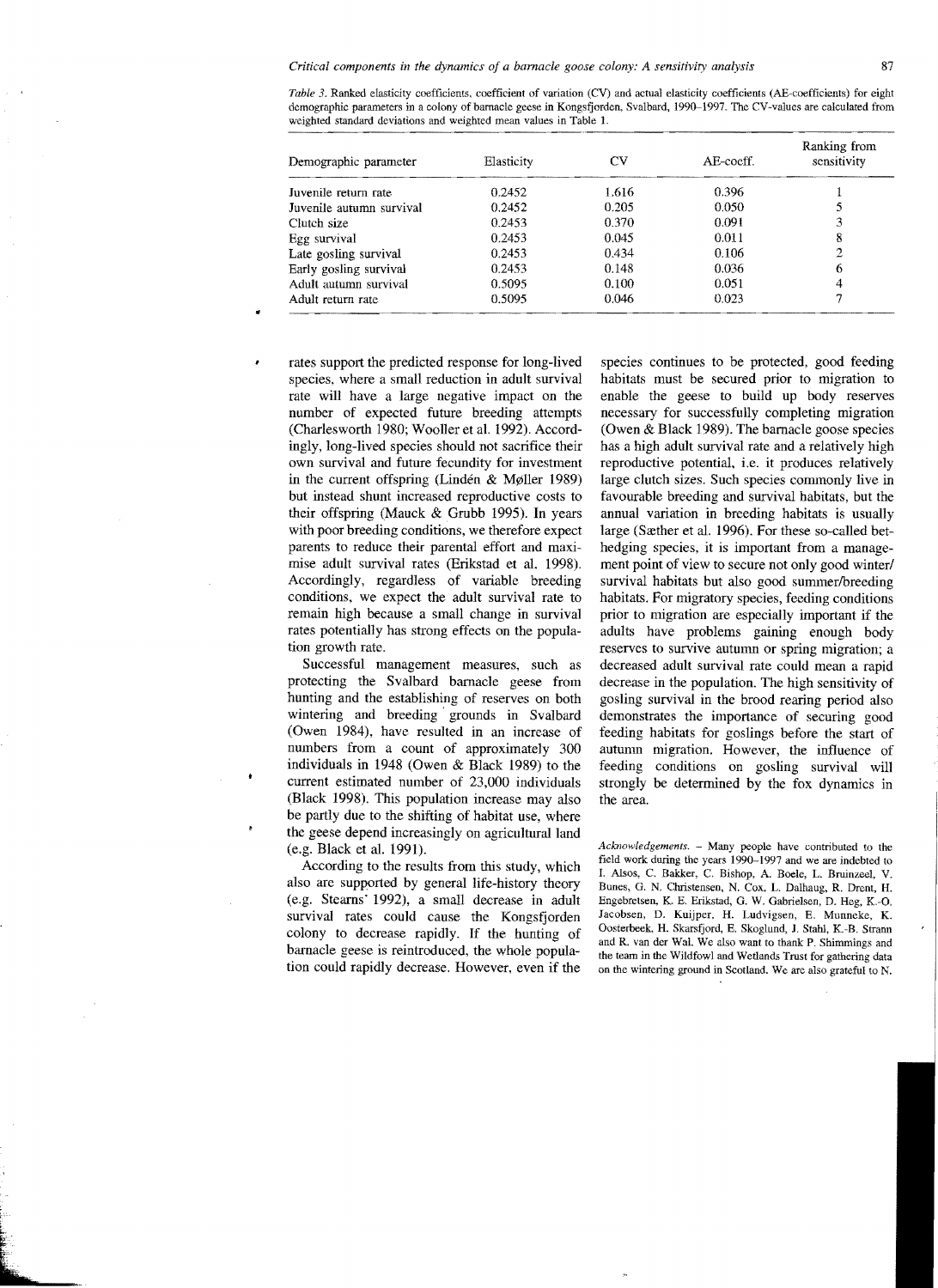G. Yoccoz, E. Knutsen and K. E. Erikstad for statistical advice, and to R. Drent and K. E. Erikstad for guidance and support. M. Rowcliffe and B.-E. Sæther kindly reviewed the manuscript. Logistic support was provided by the Norwegian Polar Institute's research station in NY-Alesund, the Plancius foundation and by Kings Bay Kull Compani AS in Ny-Alesund. The Governor of Svalbard kindly gave pennission to work in the nature reserves in Kongsfjorden and to catch and ring geese. Rings were provided by the Wildfowl & Wetlands Trust, U.K., and Stavanger Museum, Norway. Financial support was given by the Research Council of Norway ('TERRØK' and 'Programme for female environmental researchers'), the Norwegian Institute for Nature Research, the Norwegian Polar Institute, the Norwegian National Committee on Polar Research and the Roald Amundsen Centre for Arctic Research,

## **References**

- Alsos, I. G, 1995: The relatiouship between nest site, diet and behaviour in barnacle geese *Branta /eucopsis* in Kongsfjorden, Svalbard. Cand. Scient. Thesis, Univ. i Tromsø.
- Ankney, C. D. 1996: An embarrassment of riches: too many geese. J. *Wildt. Manage.* 60(2), 217-223.
- Bishop, c. M., Butler, P. J. Eggintori; S., EI Haj, A. J. & Gabrielsen, G. W. 1995: Development of metabolic enzyme activity in locomotor and cardiac muscles of the migratory barnacle goose. *Am.* J. *Physiol.* 269, R64-R72.
- Black, J. M. 1995: The Nene recovery initiative: research against extinction. *Ibis 137, 153-160.*
- Black, 1. M. 1998: Conservation and management plan for the Svalbard population of Barnacle Geese. Prepared for the Directorate for Nature Management and Scottish Natural Heritage. *DN-Rapport 199812,* 1-111.
- Black, 1. M. & Banko, P. C. 1994: Is the Hawaiian Goose saved from extinction? Pp. 394-410 in Olney, P. J., Mace G. & Feistner, A. (cds.) *Creative conservation: interactive management of wild and captive animals.* Chapman & Hall, London.
- Black, 1. M. & Owen, M. 1995: Reproductive perfonnance and assortative pairing in relation to age in barnacle geese.  $J$ . *Anim. Ecol.* 64, 234-244.
- Black, J. M., Deerenberg, C. & Owen, M. 1991: Foraging behaviour and site selection of barnacle geese *Branta leucopsis* in a traditional and newly colonised spring staging habitat. *Ardea* 79, 349-358.
- Black, J. M., Choudhury, S. & Owen, M. 1996: Do geese benefit from life-long monogamy? Pp. 91-117 in Black, J. M. (ed): Partnership in birds. The study of monogamy. Oxford University Press, Oxford.
- Caswell, H. 1989: *Matrix Population Models, Analysis, and Interpretation.* Sinauer Associates, USA. 328 pp.
- Charlesworth, B. 1980. *Evolution in Age-Structured Populations.* Cambridge University Press, Cambridge.
- Cooke, F. G., Rockwell, R F. & Lank, D. B. 1995: *The Snow Geese of La Perouse Bay, Natural Selection* in *the Wi/d.*  Oxford University Press.
- Dalhaug, L., Tombre, I. M. & Erikstad, K. E, 1996: Seasonal decline in clutch size of the Barnacle Goose in Svalbard, *Condor* 98, 42-47.
- de Kroon, H., Plaisier, A., Van Groenendael, J. & Caswell, H. 1986. Elasticity: the relative contribution of demographic parameters to population growth rate. *Ecology 67*, 1427-1431.
- Drent, R. H., Black, J. M., Loonen, M. J. J. E. & Prop, J. 1998: Barnacle geese *Branta leucopsis* on Nordenskiöldkysten, western Spitsbergen-in thirty years from colonisation to saturation. Pp. 105-114 in Mehlum, F., Black, J. M. & Madsen, J. (eds.): Research on Arctic Geese. Proceedings of the Svalbard Goose Symposium, Oslo, Norway, 23-26 September 1997. *Norsk Polarinst. Skr. 200,* this volume.
- Ebbinge, B. S. 1992: Population Limitation in Arctic.breeding Geese. *Doctoral dissertation, Univ. Groningen, The Netherlands.*
- Erikstad, K. E., Fauchald, P., Tveraa, T. & Steen, H. 1998: On the cost of reproduction in long-lived birds; the influence of environmental variability. *Ecology* 79(5), 1781-1788.
- Gnllestad, N., Owen, M. & Nugent, M. J. 1984: Numbers and distribution of Barnacle Geese *Branta leucopsis* on Norwegian staging islands and the importance of the staging area to the Svalbard population. *Norsk. Polarinst. Skr.* 181, 57-65.
- Linden, M. & Møller, A. P. 1989: Cost of Reproduction and Covariation of Life History Traits in Birds. *TREE* 4, 367-371.
- Loonen, M. J. J. E. 1997: Goose breeding ecology: overcoming successive hurdles to raise goslings. Ph.D. thesis, University of Groningen.
- Loonen, M. J. J. E., Oosterbeek, K. & Drent, R. H. 1997: Variation in growth and adult size: evidence for density dependence. *Ardea* 85(2), 177-192.
- Loonen, M. J. J. E., Tombre, 1. M. & Mehlum, F. 1998: Development of an arctic barnacle goose colony: Interactions between density and predation. Pp. 67-79 in Mehlum, F., Black, J. M. & Madsen, J. (eds.): Research on Arctic Geese. Proceedings of the Svalbard Goose Symposium, Oslo, Norway, 23-26 September 1997. *Norsk Polarinst. Skr. 200,* this volume.
- Madsen, J., Bregnballe, T. & Mehlum, F. 1989: Stndy of the breeding biology and behaviour of the Svalbard population of Light-bellied Brent Goose *Branta bernicla hrota. Polar Res.* 7, 1-21.
- Mauck, R. A. & Grubb, T. C., Jr. 1995: Petrel parents shunt all experimentally increased reproductive costs to their offspring. *Allim. Behav.* 49, 999-1008.
- Owen, M. 1982: Population dynamics of Svalbard barnacle geese, 1970-1980. The rate, pattern and causes of mortality as determined by individual marking. *Aquila* 89, 229-247.
- Owen, M. 1984: Dynamics and age structure of an increasing goose population-the Svalbard Barnacle Goose **Branta** *leucopsis. Norsk. Polarinst. Skr.* 181, 37-47.
- Owen, M. & Black, J. M. 1989: Factors affecting the survival of barnacle geese on migration from the breeding grounds. J. *Anim. Ecol.* 58,603-617.
- Owen, M. & Gnllestad, N. 1984: Migration routes of Svalbard Barnacle Geese *Branta leucopsis* with a preliminary report on the importance of the Bjørnøya staging area. *Norsk Polarinst. Skr. 181,* 67-77.
- Parker, H. & Mehlum, F. 1991: Breeding population size of the Common Eider *Somateria mollissima* in Kongsfjord, Svalbard, 1981-1987. *Norsk Polarinst. Skr.* 195,21-29.
- Pettifor, R., Black, J. M., Owen, M., Rowcliffe, J. M. & Patterson, D. 1998: Growth of the Svalbard barnacle goose *Branta /eucopsis* winter pepulation 1958-1996: An initial review of temporal demographic changes. Pp. 147-164 in